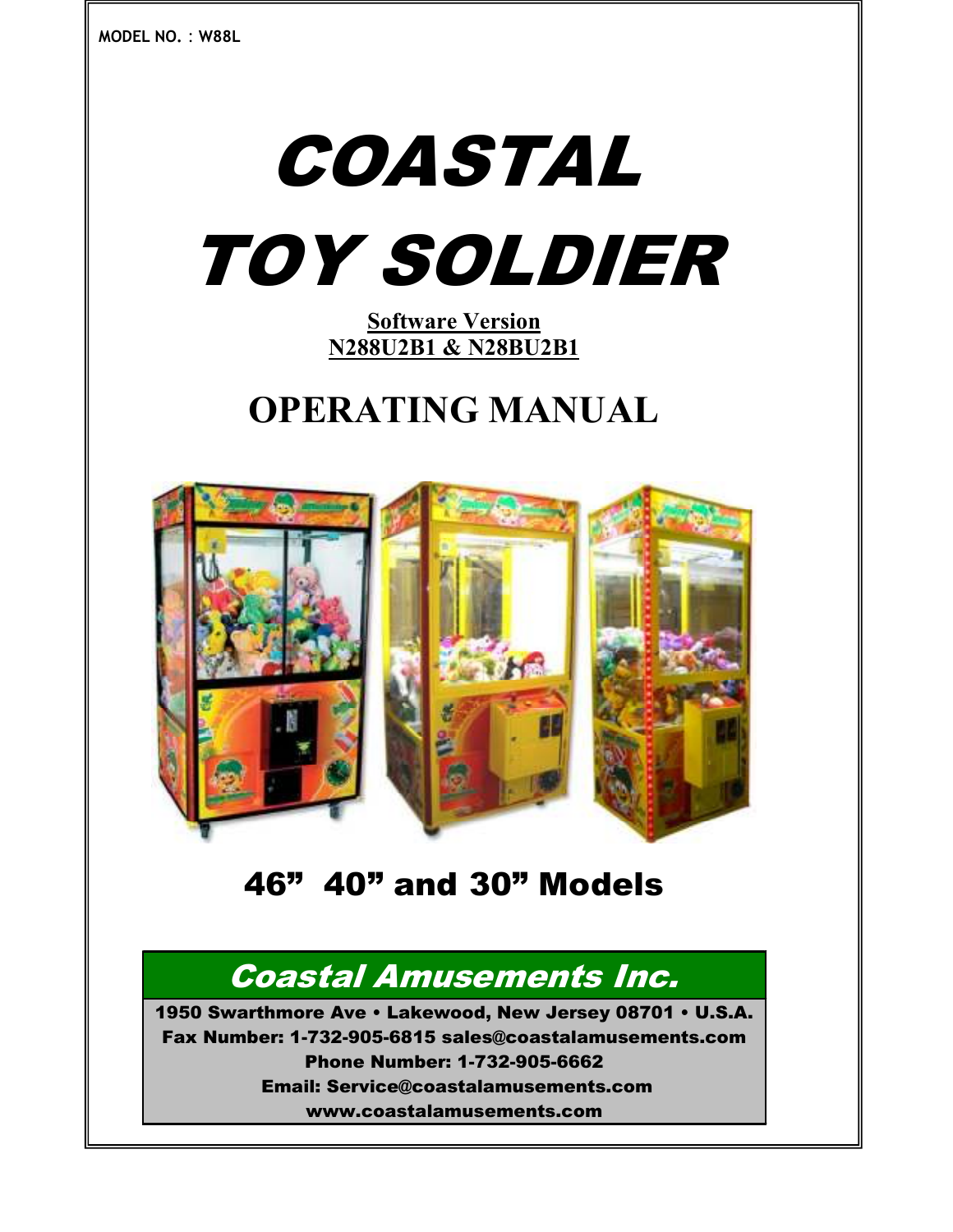# **CONTENT**

| 1.           |  |
|--------------|--|
| $\mathbf{2}$ |  |
|              |  |
|              |  |
| $\bullet$    |  |
|              |  |
|              |  |
|              |  |
|              |  |
|              |  |
|              |  |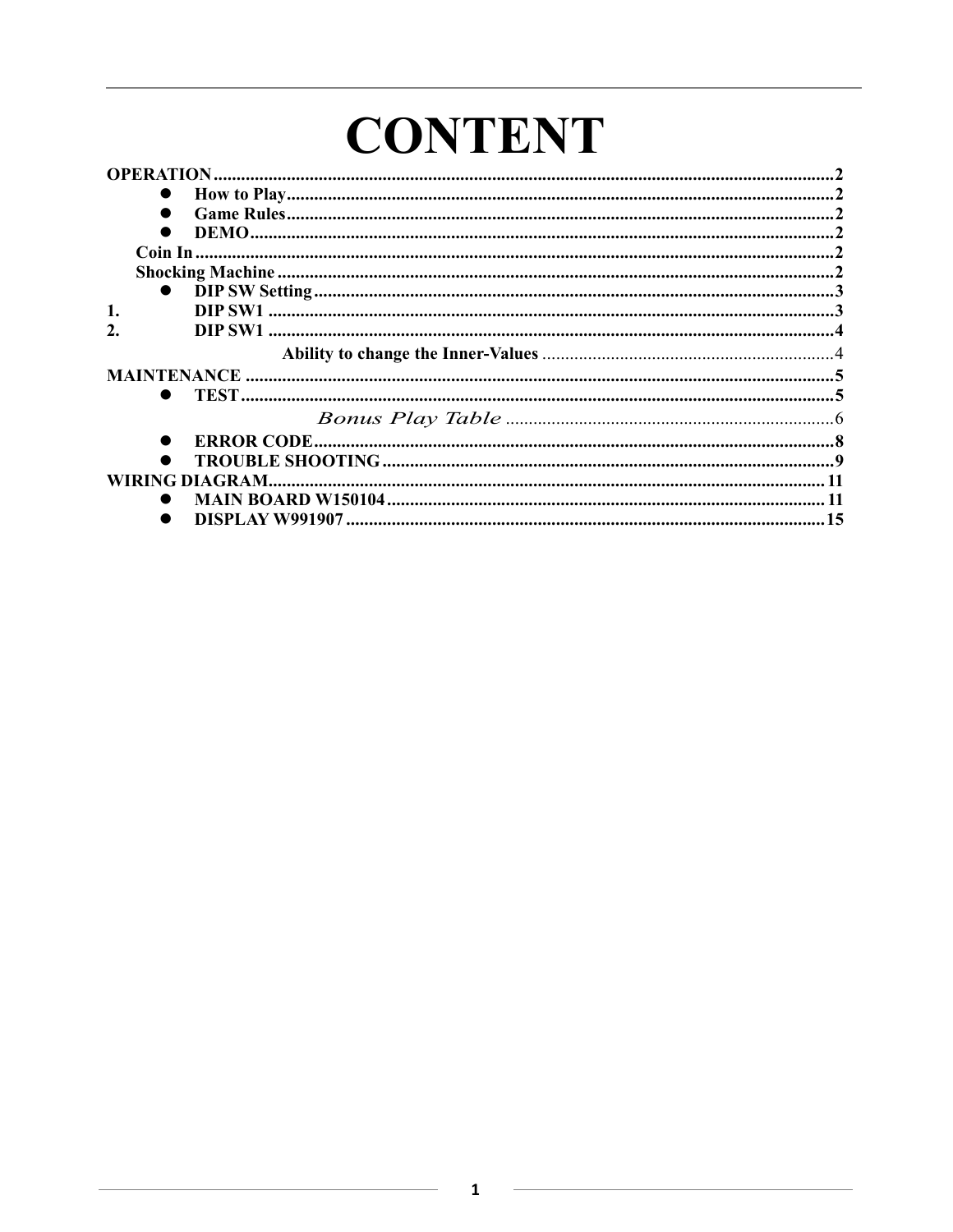# **OPERATION**

#### **How to Play**

- **1. Insert coins/tokens into coin slot, the display shows credits and the crane plays game music.**
- **2. Use joystick to move claws above your selected object. When you move the joystick, the game time is countdown, and【DESCEND】button light is flashing.**
- **3. At pressing【DESCEND】button or time's up (game's playing time is adjustable), the gantry drives motor to lower down claws and then catch object.**
- **4. If 'Catch in air' function is available, press【DESCEND】button before claw reaches in filed, the claws will catch item in the air.**
- **5. After movement of catching (claws closes), the claws rise up till it touches Stop-Up SW. Then the claws move to exit area and releases.**

#### **Game Rules**

#### **DEMO**

**Play Demo music for 2 minutes every 3 minutes.** 

#### **Coin In**

- **1. Coins v.s. plays: By Dip SW setting**
- **2. If COIN pulse speed was lower than 10msec, the machine does not recognize the signal.**
- **3. If coin speed is over 200 msec, the machine shows error code.**

#### **Shocking Machine**

- **1. When a tilt is mounted at machines, and players shock the machines, it plays "Don't Shock the Machine".**
- **2. When the claw arms close and someone shocks the machines, the arms open and move back to the home position.**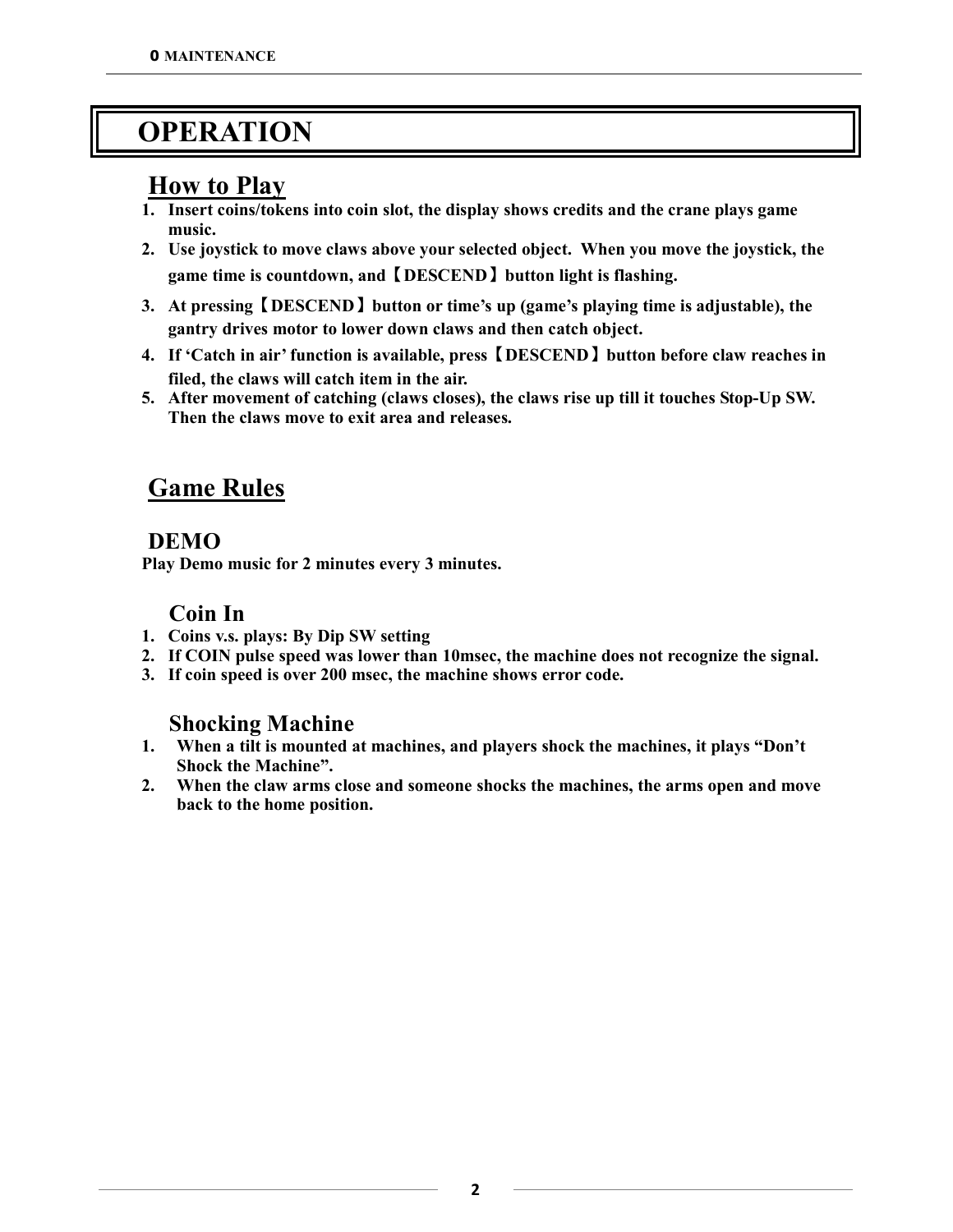#### **DIP SW Setting**

| DIP SW1                                                                                                                                                                            |                                                | $\mathbf{1}$ | $\overline{2}$ | 3          | $\overline{\mathbf{4}}$ | 5          | 6          | $\overline{7}$ | 8          |
|------------------------------------------------------------------------------------------------------------------------------------------------------------------------------------|------------------------------------------------|--------------|----------------|------------|-------------------------|------------|------------|----------------|------------|
| When the DIP SW PIN<br>#6 is setup on "Play till                                                                                                                                   | VR1 Adj. of Power                              | ON           |                |            |                         |            |            |                |            |
| you win", the claw<br>strength voltage                                                                                                                                             | $+48V$                                         | <b>OFF</b>   |                |            |                         |            |            |                |            |
| <b>Position where claws</b>                                                                                                                                                        | <b>Claws lower down</b><br>then release object |              | ON             |            |                         |            |            |                |            |
| open at the exit                                                                                                                                                                   | Claws release object<br>at the top position    |              | <b>OFF</b>     |            |                         |            |            |                |            |
| Coin 1 & Coin 2                                                                                                                                                                    | <b>Yes</b>                                     |              |                | ON         |                         |            |            |                |            |
| <b>Linked Together</b>                                                                                                                                                             | $\bf No$                                       |              |                | <b>OFF</b> |                         |            |            |                |            |
| <b>Adjustment of Credit</b>                                                                                                                                                        | <b>Inner Value</b>                             |              |                |            | ON                      |            |            |                |            |
| <b>Value</b>                                                                                                                                                                       | <b>DIP SW</b>                                  |              |                |            | <b>OFF</b>              |            |            |                |            |
| <b>Bonus Plays (see bonus</b><br>table)                                                                                                                                            | <b>YES</b>                                     |              |                |            |                         | ON         |            |                |            |
| (4 pluses=\$1) when<br>Dip SW1-4 if off                                                                                                                                            | NO.                                            |              |                |            |                         | <b>OFF</b> |            |                |            |
| Claw moving to<br>playfield when game                                                                                                                                              | <b>YES</b>                                     |              |                |            |                         |            | ON         |                |            |
| begins                                                                                                                                                                             | N <sub>O</sub>                                 |              |                |            |                         |            | <b>OFF</b> |                |            |
| <b>Reserved</b>                                                                                                                                                                    | <b>FIXED</b>                                   |              |                |            |                         |            |            | <b>OFF</b>     |            |
| At the moment the                                                                                                                                                                  | With                                           |              |                |            |                         |            |            |                | ON         |
| program sends strong<br>strength on the basis of the<br>setup winning percentage,<br>the system will keep<br>sending strongest strength<br>to the claw until a prize is<br>caught. | Without                                        |              |                |            |                         |            |            |                | <b>OFF</b> |
| <b>Default Setting</b>                                                                                                                                                             |                                                | <b>OFF</b>   | <b>OFF</b>     | <b>OFF</b> | <b>OFF</b>              | <b>OFF</b> | <b>OFF</b> | <b>OFF</b>     | <b>OFF</b> |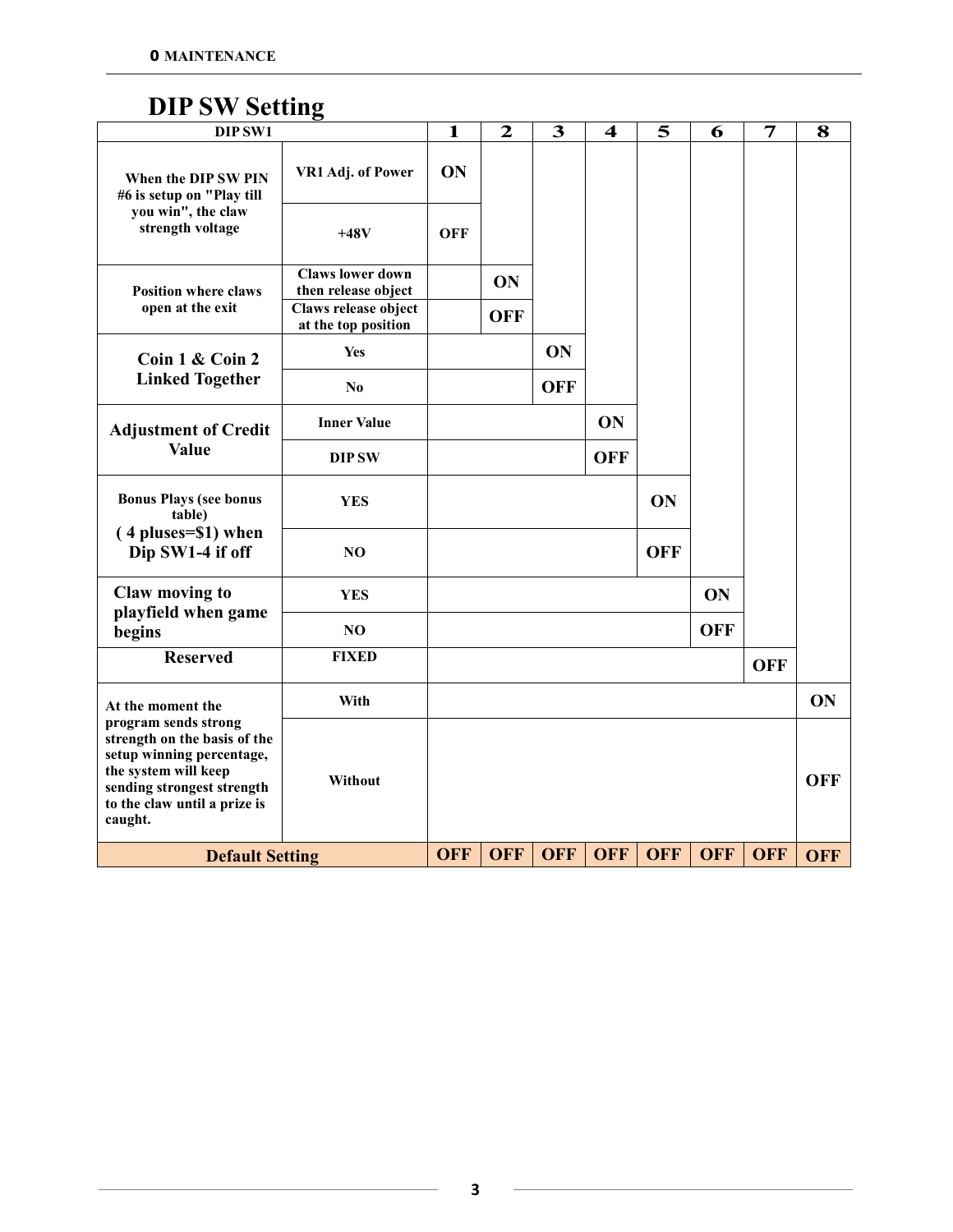|                                      | DIP SW1                | 1                                                 | $\mathbf{2}$                   | 3          | $\boldsymbol{4}$ | 5          | 6          | 7          | 8          |
|--------------------------------------|------------------------|---------------------------------------------------|--------------------------------|------------|------------------|------------|------------|------------|------------|
|                                      | 8:1                    | ON                                                | ON                             |            |                  |            |            |            |            |
| Coin1 of method                      | 6:1                    | <b>OFF</b>                                        | <b>ON</b>                      |            |                  |            |            |            |            |
| (Coin Selector of                    | 4:1                    | ON                                                | <b>OFF</b>                     |            |                  |            |            |            |            |
| Coin Pulse vs. Play)                 | 2:1                    | <b>OFF</b>                                        | <b>OFF</b>                     |            |                  |            |            |            |            |
| Coin2 of method                      | 4:1                    |                                                   |                                | ON         | ON               |            |            |            |            |
| (Bill Acceptor of                    | 3:1                    |                                                   |                                | <b>OFF</b> | ON               |            |            |            |            |
|                                      | 2:1                    |                                                   |                                | ON         | <b>OFF</b>       |            |            |            |            |
| Coin Pulse vs. Play)                 | 1:1                    |                                                   |                                | <b>OFF</b> | <b>OFF</b>       |            |            |            |            |
| <b>Free Play</b>                     | <b>YES</b>             |                                                   |                                |            |                  | <b>ON</b>  |            |            |            |
|                                      | N <sub>0</sub>         |                                                   |                                |            |                  | <b>OFF</b> |            |            |            |
| Play till you win<br>function        | With                   |                                                   | Will deduct 1 credit when win. |            |                  |            | <b>ON</b>  |            |            |
| (Output Sensor<br>must be included.) | <b>Without</b>         | <b>OFF</b><br>Will deduct 1 credit for each game. |                                |            |                  |            |            |            |            |
| Ability to change                    | <b>Yes</b>             |                                                   |                                |            |                  |            |            | <b>ON</b>  |            |
| the Inner-Values                     | N <sub>0</sub>         |                                                   |                                |            |                  |            |            | <b>OFF</b> |            |
| <b>Auto Test</b>                     | With                   |                                                   |                                |            |                  |            |            |            | <b>ON</b>  |
|                                      | Without                |                                                   |                                |            |                  |            |            |            | <b>OFF</b> |
|                                      | <b>Default Setting</b> | <b>OFF</b>                                        | <b>OFF</b>                     | <b>OFF</b> | <b>OFF</b>       | <b>OFF</b> | <b>OFF</b> | <b>OFF</b> | <b>OFF</b> |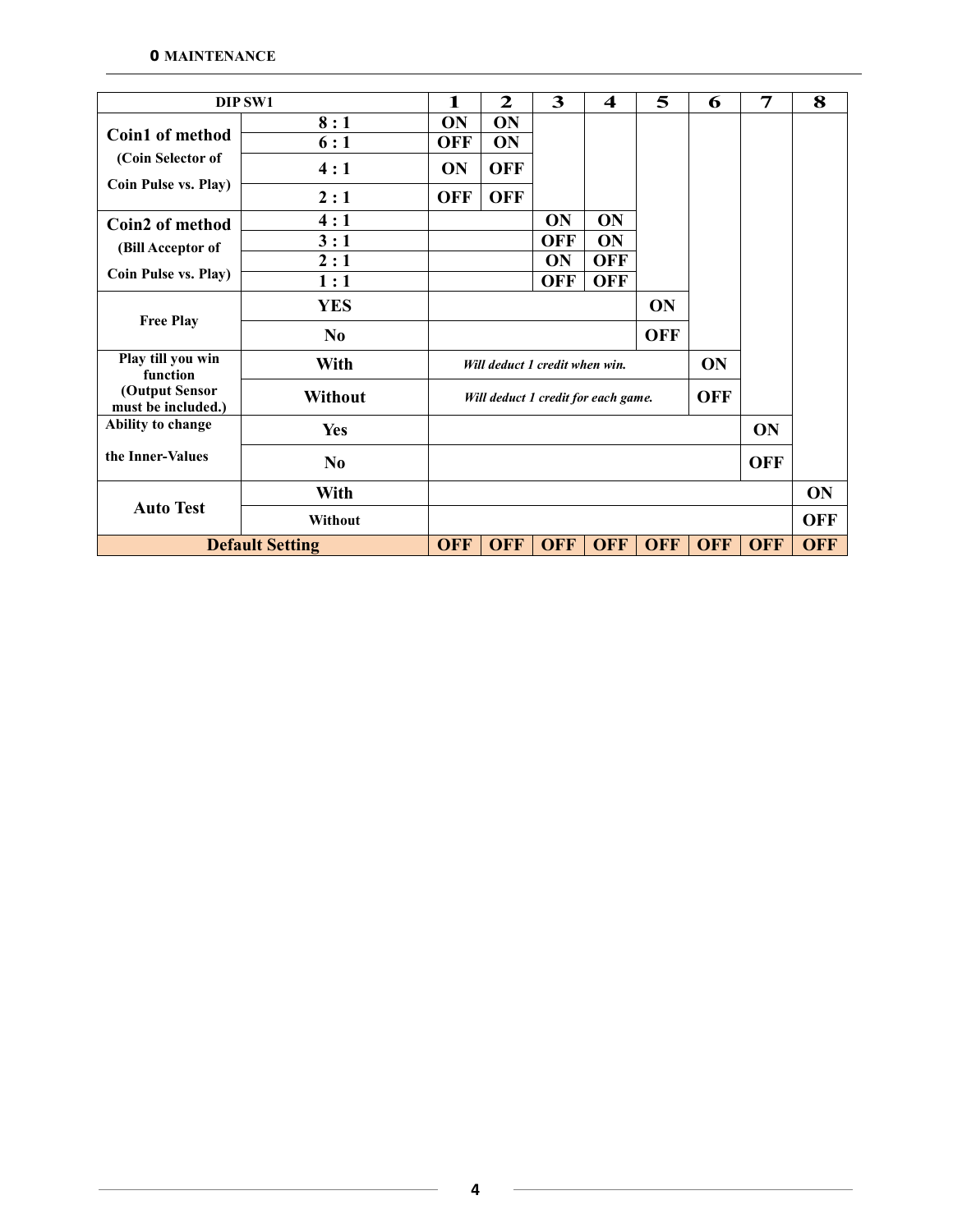#### **MAINTENANCE**

#### **TEST**

**System Test: COIN1 NC +COIN2 NC+POWER ON (or Service NC+POWER ON) Enter the system Test, DISPLAY shows 0~3, then press button to confirm.** 

#### **0 EXIT**

- **1 Claw Setting (COIN1 NC +POWER ON can have Claw Setting)**
- **2 Gantry Test (COIN2 NC +POWER ON can have Gantry TEST)**
- **3 System Test F0 EXIT**
- **;; F 1 DISPLAY and Light Test**
- **;; F 2 DIPSW Test**
- **;; F 3 Demo Sound**
- **;; F 4 Auto Demo**
- **;; F 5 REVESED**
- **;; F 6 BACK TO DEFAUTL**
- **;; F 7 Length of String adjustment**

#### **AUTO PERCENTAGING SETTING**

**SET Play VS Coin Value: (\$0.01~9.99) Set Prize Value: (\$00.01~99.99) Set Win Percentage (Range: 01~99 %)** 

**How to Setup: 1. Tilt (NC) +Button (NC) + Turn Power ON Display shows "P5" for setup auto percentage function.** 

**2. Tilt (NO) + Button (NO) Display "00" in flashing: Use Joystick and button to adjust** 

 **Function Code: 00 Exit 01 SET Play VS Coin Value 02 Set Prize Value 03 Win Percentages 04 Automatic calculate the times of super power (Qty of wins)**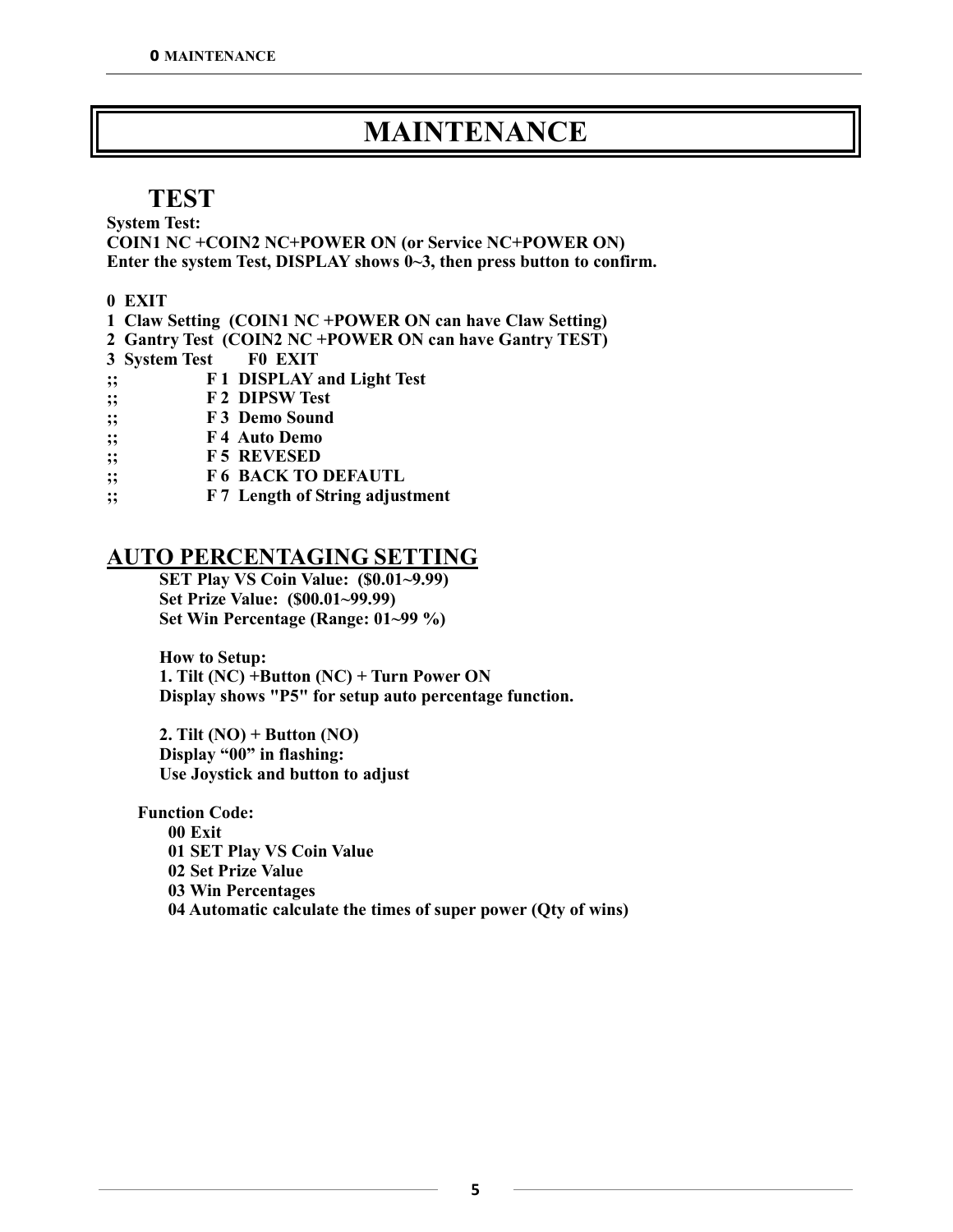$\overline{\phantom{a}}$ 

## **Bonus Play Table**

| <b>CREDIT</b> | <b>PLAYS</b>            |
|---------------|-------------------------|
| \$1           | $\mathbf{1}$            |
| \$2           | $\overline{\mathbf{3}}$ |
| \$3           | 4                       |
| \$4           | 6                       |
| \$5           | 7                       |
| \$6           | 9                       |
| \$7           | 10                      |
| \$8           | 12                      |
| \$9           | 13                      |
| \$10          | 15                      |
| \$11          | 16                      |
| \$12          | 18                      |
| \$13          | 19                      |
| \$14          | 21                      |
| \$15          | 22                      |
| \$16          | 24                      |
| \$17          | 25                      |
| \$18          | 27                      |
| \$19          | 28                      |
| \$20          | 30                      |
| \$21          | 31                      |
| \$22          | 33                      |
| \$23          | 34                      |
| \$24          | 36                      |
| \$25          | 37                      |
| \$26          | 39                      |
| \$27          | 40                      |
| \$28          | 42                      |
| \$29          | 43                      |
| \$30          | 45                      |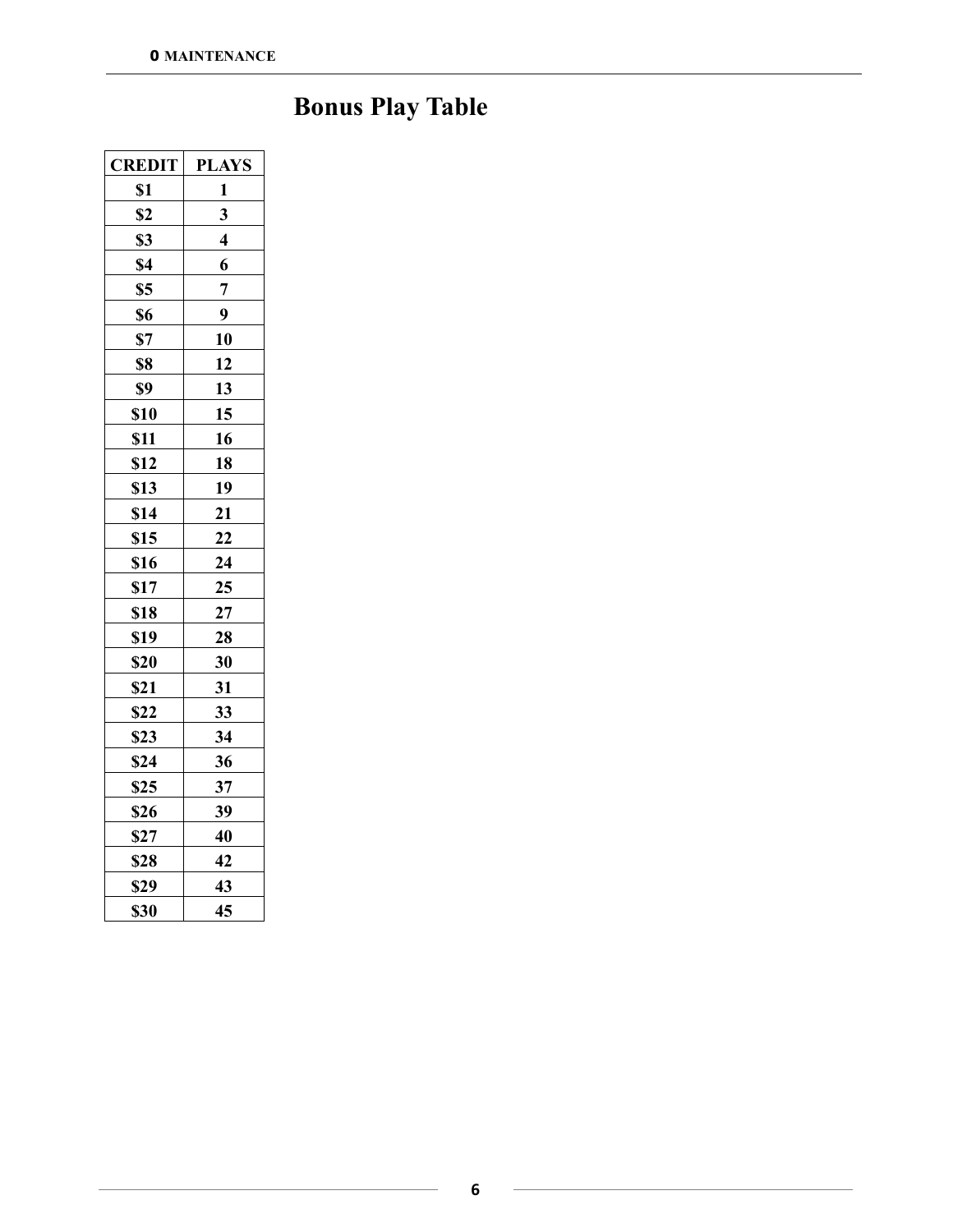| <b>TIEM</b>     | <b>Description</b>                                             | <b>Instruction</b>          |                  |
|-----------------|----------------------------------------------------------------|-----------------------------|------------------|
| 01              | COIN1 – quantity of pay-out tickets after                      | $0 - 9$                     | $\boldsymbol{0}$ |
|                 | inserting coins (coin selector 1)                              |                             |                  |
| 02              | COIN2 - quantity of pay-out tickets after                      | $0 - 9$                     | $\mathbf{0}$     |
|                 | inserting coins (coin selector 2)                              |                             |                  |
| 03              | <b>COIN1</b> - quantity of Inserted coins (coin                | $1 - 99$                    | 1                |
|                 | selector 1)                                                    |                             |                  |
| 04              | COIN1 – quantity of game's credits (coin                       | $1 - 99$                    | $\mathbf{1}$     |
|                 | selector 1)                                                    |                             |                  |
| 05              | COIN2 - quantity of Inserted coins (coin                       | $1 - 99$                    | $\mathbf{1}$     |
|                 | selector 2)                                                    |                             |                  |
| 06              | COIN2 – quantity of game's credits (coin                       | $1 - 99$                    | $\mathbf{1}$     |
|                 | selector 2)                                                    |                             |                  |
| 07              | Quantity of pay-out tickets with winning prizes                | $0 - 9$                     | $\boldsymbol{0}$ |
| 08              | Quantity of pay-out tickets without winning<br><b>Reserved</b> | $0 - 9$                     | $\boldsymbol{0}$ |
| 09              | <b>Game</b> time                                               |                             | 50               |
| 10              |                                                                | $0 - 5 = 5$ 5 - 99 Sec.     |                  |
| 11              | <b>Reserved</b>                                                |                             |                  |
| 12              | <b>Reserved</b>                                                |                             |                  |
| $\overline{13}$ | <b>Catching in Air</b>                                         | $0 - 1$ $0 = NO$ $1 = YES$  |                  |
| $\overline{14}$ | <b>Super Power Frequency</b>                                   | $0-1$ 0=Fixed 1=Random      |                  |
| 15              | If Sensor is out of Service                                    | 0~1 0=Machine not working,  |                  |
|                 |                                                                | 1=Machine working           |                  |
| 16              | <b>Reserved</b>                                                |                             |                  |
| 17              | <b>Reserved</b>                                                |                             |                  |
| 18              | <b>Reserved</b>                                                |                             |                  |
| 19              | <b>DEMO</b> Music                                              | $0 - 1$<br>$0 = Open$ 1=Off | $\bf{0}$         |
| 20              | <b>Shaking machine-sound</b>                                   | $0=$ Open 1=Off<br>$0 - 1$  | $\boldsymbol{0}$ |
| 21              | <b>Reserved</b>                                                |                             |                  |
| 22              | <b>Reserved</b>                                                |                             |                  |
|                 |                                                                |                             |                  |

#### - **Internal setting:**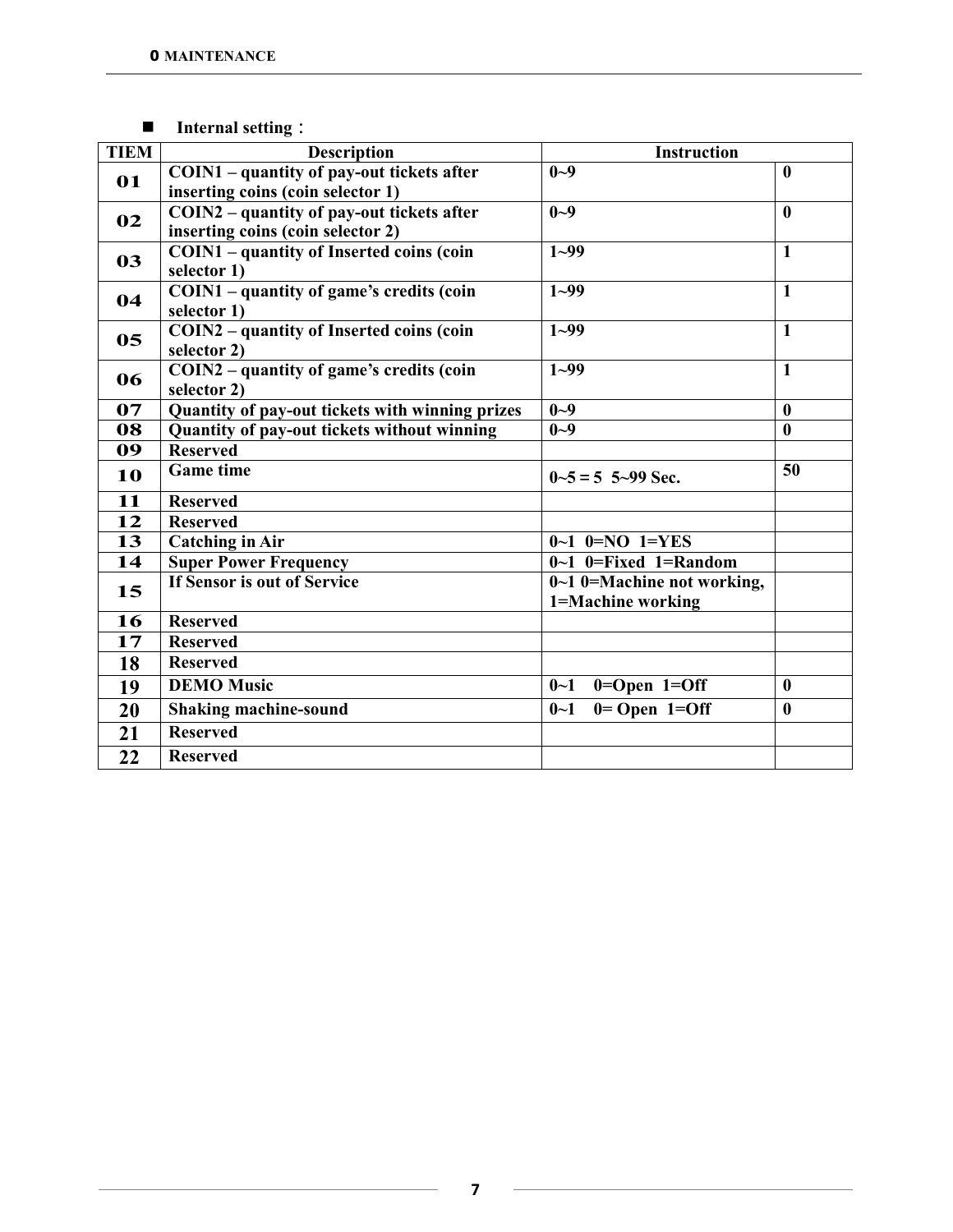|                   | ERROR CODE                                                    |                                                                                     |                                                                                                                                                                                                                                                                                 |
|-------------------|---------------------------------------------------------------|-------------------------------------------------------------------------------------|---------------------------------------------------------------------------------------------------------------------------------------------------------------------------------------------------------------------------------------------------------------------------------|
| <b>Error Code</b> | <b>Description</b>                                            | <b>Checking timing</b>                                                              | <b>Trouble shooting</b>                                                                                                                                                                                                                                                         |
| $Er 00$           | <b>CPU</b> Error                                              | When switch on<br>the machine                                                       | 1. Change U1 CPU<br><b>2.</b> PCB is out of service.                                                                                                                                                                                                                            |
| Er <sub>01</sub>  | <b>Error while</b><br>up the<br>winding cord                  | 1. When switch on<br>the machine<br>2. When play the<br>game<br><b>3.</b> Auto Demo | Check if the up-stop SW is loose?<br>1.<br>Check if up-stop SW is out of work?<br>2.<br>Check if the air-plug of the gantry set<br>3.<br>connects well?<br><b>PCB</b> is fault.<br>$\overline{4}$ .                                                                             |
| Er <sub>03</sub>  | <b>Error</b> while<br>down the<br>winding cord                | When auto demo                                                                      | Check if the string at the winding wheel is<br>1.<br>smooth?<br>Check if up-stop SW is out of work?<br>2.<br>Check if the air-plug of the gantry set<br>3.<br>connects well?<br><b>PCB</b> is fault.<br>$\overline{4}$ .                                                        |
| Er OE             | <b>SENSOR</b> is<br>out of service                            |                                                                                     | Check whether sensitivity of sensor is too high?<br>1.<br>Please adjust the sensitivity-VR to make sure the<br><b>LED</b> of Sensor is in Dark status.<br>Check J5 sensor harness is connected well?<br>2.<br>Sensor is fault.<br>3.<br><b>PCB</b> is fault<br>$\overline{4}$ . |
| $Er$ 05           | <b>Stop-Forward</b><br>SW or Stop-<br>back SW<br><b>Error</b> | 1. When switch on<br>the machine<br>2. When play the<br>game<br>3. Auto Demo        | 1.<br>Check if the stop-forward SW or stop-back SW is<br>out of work?<br>2. Check if the air-plug of the gantry set connects<br>well?<br><b>3.</b> PCB is fault.                                                                                                                |
| <b>Er 06</b>      | <b>Stop-Left SW</b><br><b>Error</b>                           | 1. When switch on<br>the machine<br>2. When play the<br>game<br>3. Auto Demo        | 1.<br>Check if the Stop-Left SW is out of work?<br>Check if the air-plug of the gantry set connects<br>2.<br>well?<br>3. PCB is fault                                                                                                                                           |
| Er 07             | <b>Coin1</b> Meter<br>disconnectio                            |                                                                                     |                                                                                                                                                                                                                                                                                 |
| Er 08             | <b>Coin2 Meter</b><br>disconnectio                            |                                                                                     | 1. Check if the J5 PIN connects well?<br>2. Check if the Meter is out of work? Check if the                                                                                                                                                                                     |
| <b>Er 09</b>      |                                                               |                                                                                     | Pin connects well?<br><b>3.</b> PCB is fault.                                                                                                                                                                                                                                   |
| Er10              | <b>Prize Mater</b><br>dis connection                          |                                                                                     |                                                                                                                                                                                                                                                                                 |
| Er <sub>22</sub>  | <b>Cabinet size</b><br>check Error<br>when power<br>on        |                                                                                     | Check if the stop-front SW or stop-back SW is<br>1.<br>out of work?<br>Check if the air-plug of the gantry set connects<br>2.<br>well?<br>3. Check the J4 Pin on the board connect well?<br>4. PCB is fault                                                                     |

### **ERROR CODE**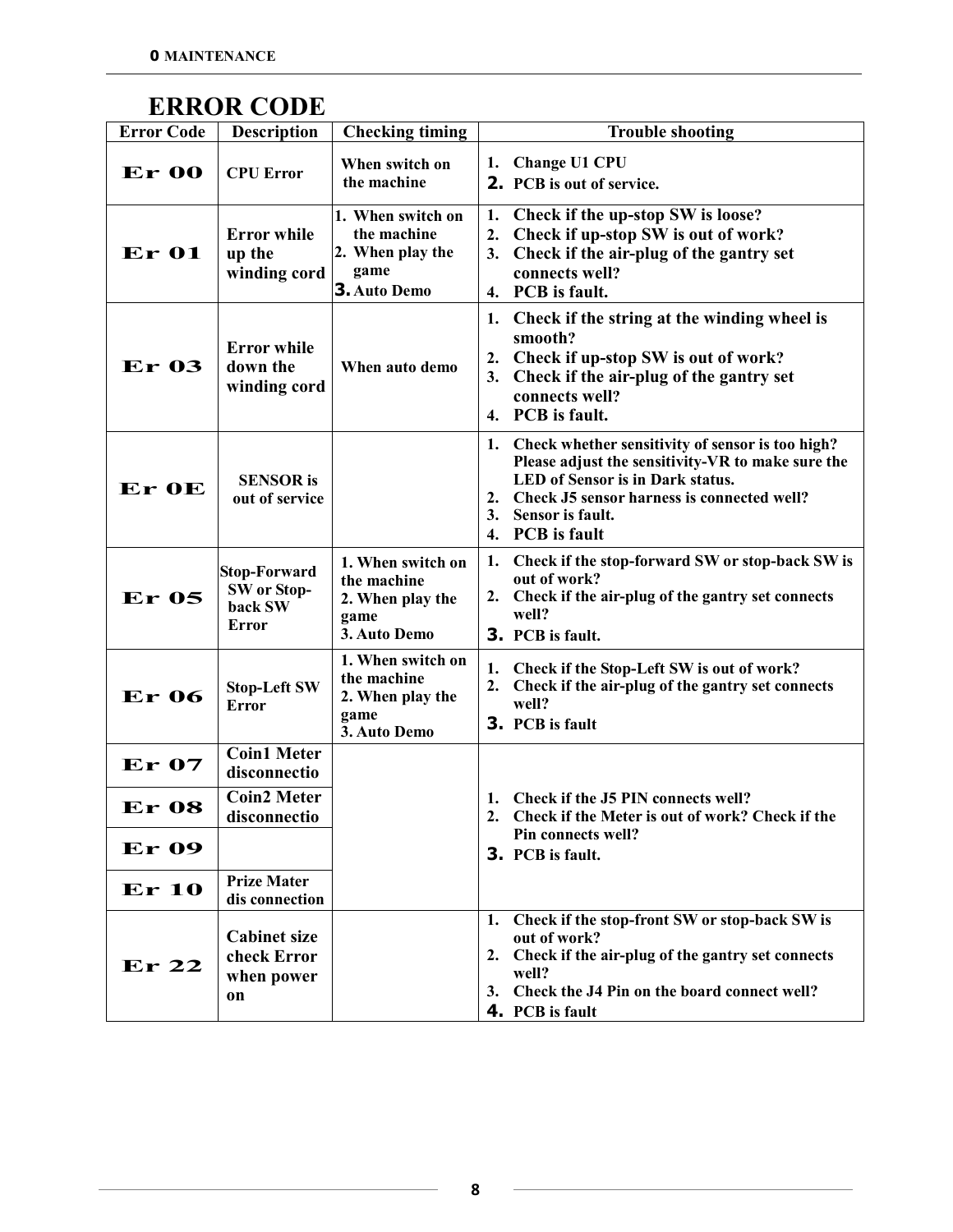#### **TROUBLE SHOOTING**

| <b>Items</b>         | <b>Description</b>                              | <b>Check and Maintenance</b>                                                                                                                                                                                                                                                               |
|----------------------|-------------------------------------------------|--------------------------------------------------------------------------------------------------------------------------------------------------------------------------------------------------------------------------------------------------------------------------------------------|
| Coin                 | No credit after coin in                         | 1. Check if the Coins vs. Plays is correct.                                                                                                                                                                                                                                                |
| In                   |                                                 | 2. If Coins vs. Plays can't be adjusted, it's possible main board                                                                                                                                                                                                                          |
|                      |                                                 | problem. Please send the main board back for repair.                                                                                                                                                                                                                                       |
|                      | Coins/tokens cannot                             | <b>Comparative Coin Mech:</b>                                                                                                                                                                                                                                                              |
|                      | be inserted into coin                           | 1.<br>Check the sample coin at the coin mech.                                                                                                                                                                                                                                              |
|                      | slot                                            | 2.<br>Loose the coin mech sensitivity.                                                                                                                                                                                                                                                     |
|                      |                                                 | 3.<br>Check if DC12V input to coin mech.                                                                                                                                                                                                                                                   |
|                      |                                                 | Coin mech breakdown.<br>4.                                                                                                                                                                                                                                                                 |
|                      |                                                 | <b>Multi-Coin Mech:</b>                                                                                                                                                                                                                                                                    |
|                      |                                                 | 1. Adjust the coin mech data based on manual.                                                                                                                                                                                                                                              |
|                      |                                                 | 2. Check if DC12V input to coin mech.                                                                                                                                                                                                                                                      |
| <b>Claw</b><br>Power | Claw open after<br>hitting upper-stop<br>switch | VR2 is too low. Adjust VR2 higher according to objects<br>dimension and weight.                                                                                                                                                                                                            |
|                      | Claw is close after                             | 1. Claw coil burned.                                                                                                                                                                                                                                                                       |
|                      | power on                                        | 2. Main board is out of service                                                                                                                                                                                                                                                            |
|                      | Claw doesn't close                              | Check if the CW at the fuse board burned?<br>1.                                                                                                                                                                                                                                            |
|                      |                                                 | <b>2.</b> Check if the black wire at claw coil connects well.                                                                                                                                                                                                                              |
| Gantry               | Don't return to its                             |                                                                                                                                                                                                                                                                                            |
|                      | home position                                   | 1. If power off and on again, the gantry still does not return to<br>its home position, then check if stop-back SW (Gantry &<br>Assembly I No. 23) or stop-left SW (Gantry & Assembly I<br>No. 21) are in proper position. Also check if their<br>connecting wires are properly connected. |
|                      |                                                 | 2. Check if the air-plug of the gantry set connects well?                                                                                                                                                                                                                                  |
|                      |                                                 | <b>3.</b> PCB is out of service.                                                                                                                                                                                                                                                           |
|                      | Don't move either                               |                                                                                                                                                                                                                                                                                            |
|                      | forward and/or<br>backward by joystick          | 1. Check if the forward/back motor fuse (FB) at the fuse board<br>is burned?                                                                                                                                                                                                               |
|                      | operation                                       | 2. Check if J5 connecting pin of P.C.B. is properly connected.                                                                                                                                                                                                                             |
|                      |                                                 | 3. Check if stop-front SW (Gantry & Assembly I No. 22) or                                                                                                                                                                                                                                  |
|                      |                                                 | back-stop SW (Gantry & Assembly I No. 23) is in proper<br>position. Also check if their connecting wires are properly                                                                                                                                                                      |
|                      |                                                 | connected.                                                                                                                                                                                                                                                                                 |
|                      |                                                 | 4. Check if Front/Back motor is out of function or if its wires<br>are properly connected. Also check if its shaft pinion is<br>properly positioned.                                                                                                                                       |
|                      |                                                 | 5. Check if J9 connecting pin of P.C.B. is properly connected.                                                                                                                                                                                                                             |
|                      |                                                 | <b>6.</b> Check if all connecting pins of gantry are properly<br>connected to the machine.                                                                                                                                                                                                 |
|                      |                                                 |                                                                                                                                                                                                                                                                                            |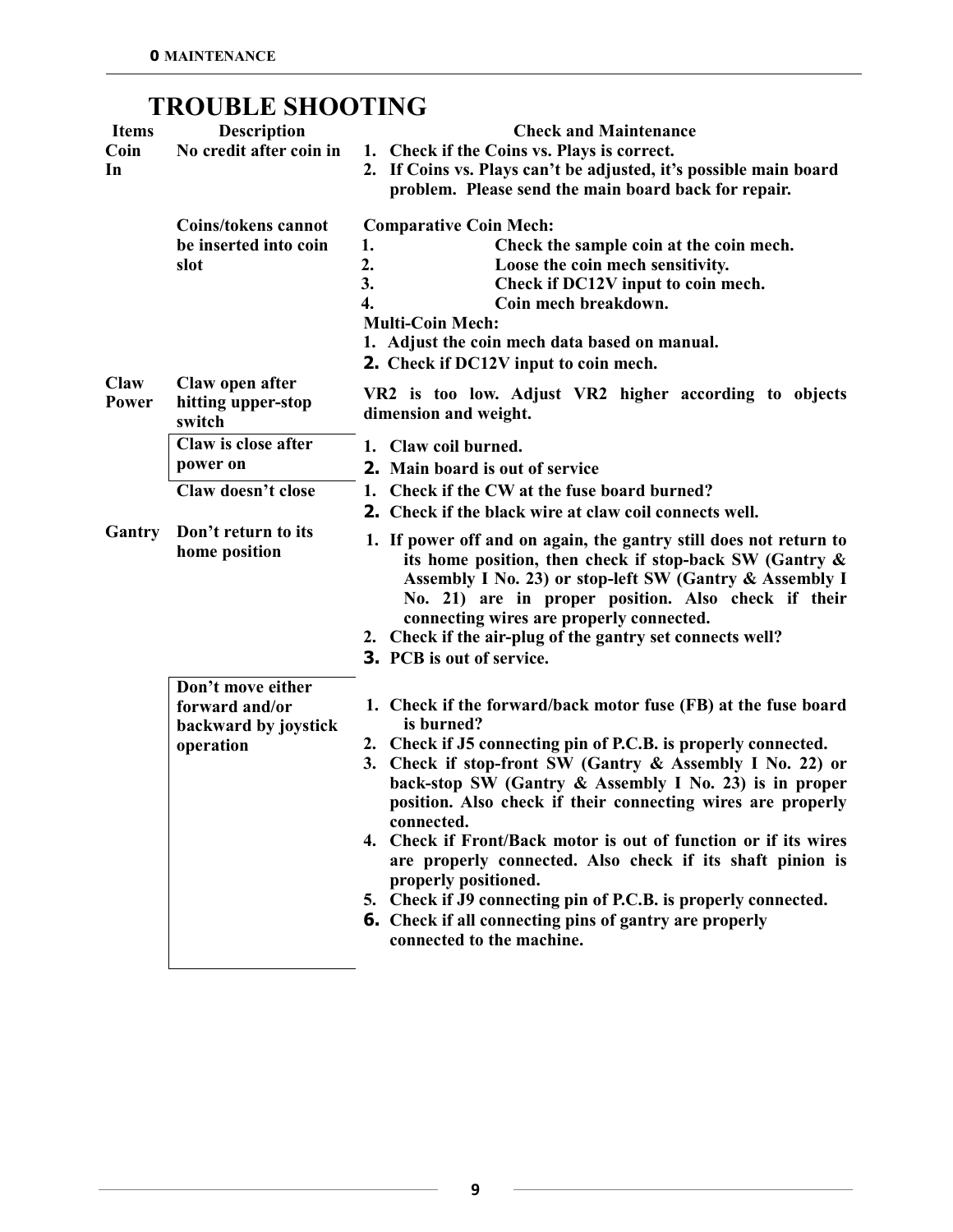|                      | Does not move to left<br>and/or right by<br>burned?<br>joystick operation                              | 1. Check if the left/right motor fuse (LR) at the fuse board is<br>2. Check if left and/or right SW is out of function or if their<br>wires are properly connected.<br>3. Check if J5 connecting pin of P.C.B. is properly connected.<br>4. Check if stop-left SW (Gantry & Assembly I No. 21) is in<br>proper position.<br>5. Check if Left/Right motor is out of function or if its wires are<br>properly connected. Also check if its shaft pinion is properly<br>positioned.<br>6. Check if J9 connecting pin of P.C.B. is properly connected.<br>7. Check if all connecting pins of gantry are properly<br>connected to the machine |
|----------------------|--------------------------------------------------------------------------------------------------------|------------------------------------------------------------------------------------------------------------------------------------------------------------------------------------------------------------------------------------------------------------------------------------------------------------------------------------------------------------------------------------------------------------------------------------------------------------------------------------------------------------------------------------------------------------------------------------------------------------------------------------------|
| <b>Items</b>         | <b>Description</b>                                                                                     | <b>Check and Maintenance</b>                                                                                                                                                                                                                                                                                                                                                                                                                                                                                                                                                                                                             |
| Claw<br><b>Desce</b> | Don't lower down<br>by <b>[Descend]</b> button operation,                                              | <b>[Descend]</b> button is functioning<br>1. Check<br>if                                                                                                                                                                                                                                                                                                                                                                                                                                                                                                                                                                                 |
| nding                | but only until time's up                                                                               | properly.<br>2. Check if connecting wires of [Descend] button                                                                                                                                                                                                                                                                                                                                                                                                                                                                                                                                                                            |
|                      |                                                                                                        | are properly connected.<br><b>3.</b> Check if J5 connecting pin of P.C.B. is properly<br>connected.                                                                                                                                                                                                                                                                                                                                                                                                                                                                                                                                      |
|                      | Don't lower down, but                                                                                  | 1. Check if Up/Down motor wires are properly                                                                                                                                                                                                                                                                                                                                                                                                                                                                                                                                                                                             |
|                      | the <b>[Descend</b> ] button is in<br>normal condition                                                 | connected.<br>2. Check if Up/Down motor is out of function. Also                                                                                                                                                                                                                                                                                                                                                                                                                                                                                                                                                                         |
|                      |                                                                                                        | check if its shaft pinion is in proper position.<br>3. Check if J9 connecting pin of P.C.B. is properly<br>connected.                                                                                                                                                                                                                                                                                                                                                                                                                                                                                                                    |
|                      |                                                                                                        | 4. Main board break down                                                                                                                                                                                                                                                                                                                                                                                                                                                                                                                                                                                                                 |
|                      | Don't lower down or only down a<br>bit and close up in the air then it<br>returns to its home position | 1. Check if winding cord is stuck.<br>2. Check if stop-down SW is functioning properly                                                                                                                                                                                                                                                                                                                                                                                                                                                                                                                                                   |
|                      | Don't fully lower down                                                                                 | 1. Check if winding cord is of proper length?                                                                                                                                                                                                                                                                                                                                                                                                                                                                                                                                                                                            |
|                      |                                                                                                        | 2. Check if winding cord is stuck.<br>3. Check if stop-down SW is functioning properly                                                                                                                                                                                                                                                                                                                                                                                                                                                                                                                                                   |
| Claw<br>Grab         | Don't open when reached to exit<br>door after seizing                                                  | 1. Check if stop-back or stop-left SW is out of<br>function or if their wires are properly connected.                                                                                                                                                                                                                                                                                                                                                                                                                                                                                                                                    |
| bing                 |                                                                                                        | 2. Check if the gantry wire connecting to J9<br>connecting pin of P.C.B. is properly connected.                                                                                                                                                                                                                                                                                                                                                                                                                                                                                                                                          |
|                      | Don't rise up after seizing and is<br>returned back to its home                                        | 1. Check if stop-up SW is hit by something.                                                                                                                                                                                                                                                                                                                                                                                                                                                                                                                                                                                              |
|                      | position                                                                                               | 2. Check if stop-up SW is in proper position and in<br>normal function.                                                                                                                                                                                                                                                                                                                                                                                                                                                                                                                                                                  |
|                      |                                                                                                        | 3. Main board breaks down.                                                                                                                                                                                                                                                                                                                                                                                                                                                                                                                                                                                                               |
|                      | Don't close up and not be<br>returned to its home position,                                            | 1. Check if the up/down motor are out of function or<br>if their wires are properly connected.                                                                                                                                                                                                                                                                                                                                                                                                                                                                                                                                           |
|                      | either                                                                                                 | 2. Check if stop-up SW is functioning properly.<br>3. Main board break down.                                                                                                                                                                                                                                                                                                                                                                                                                                                                                                                                                             |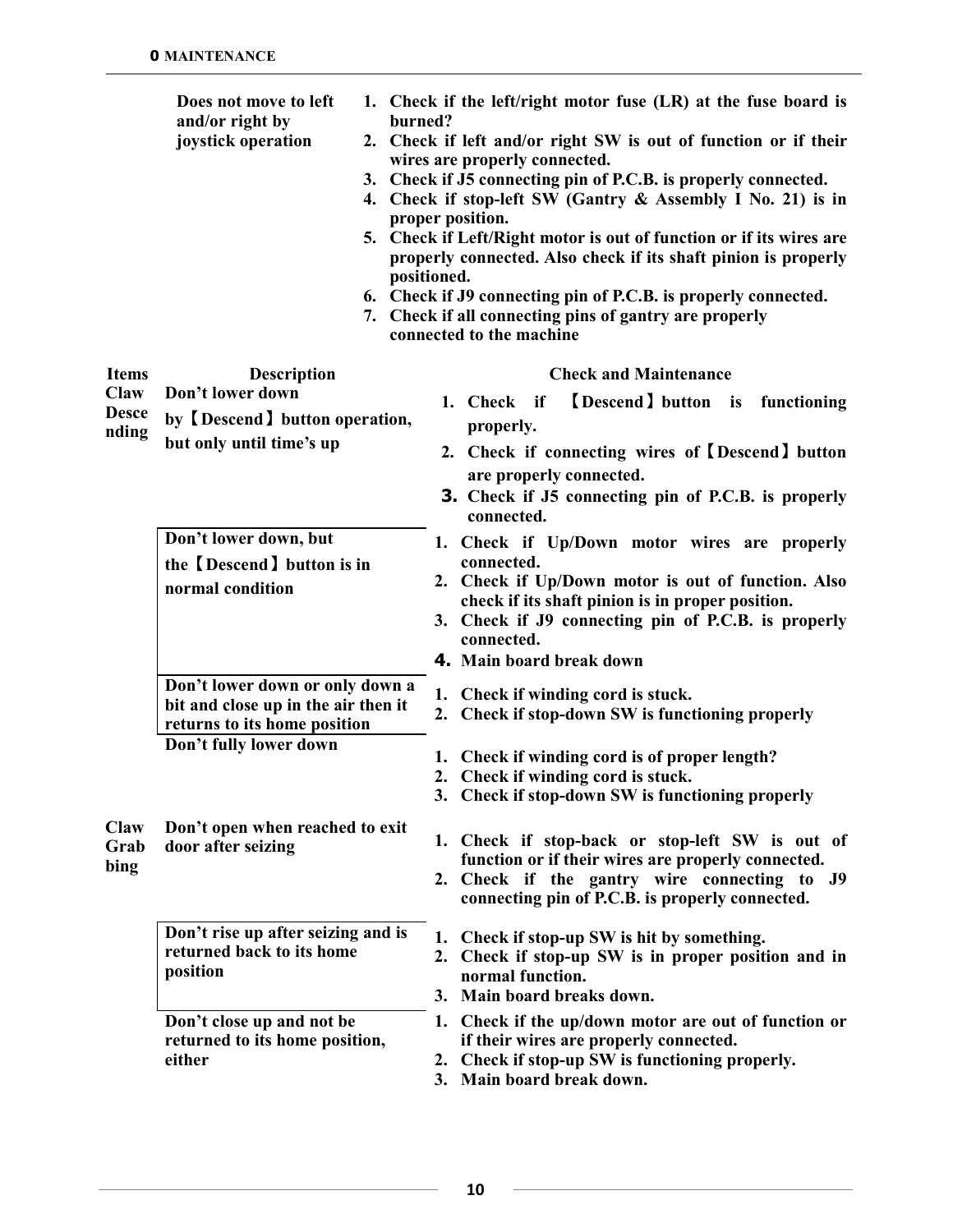# **WIRING DIAGRAM**

#### **MAIN BOARD W150104**



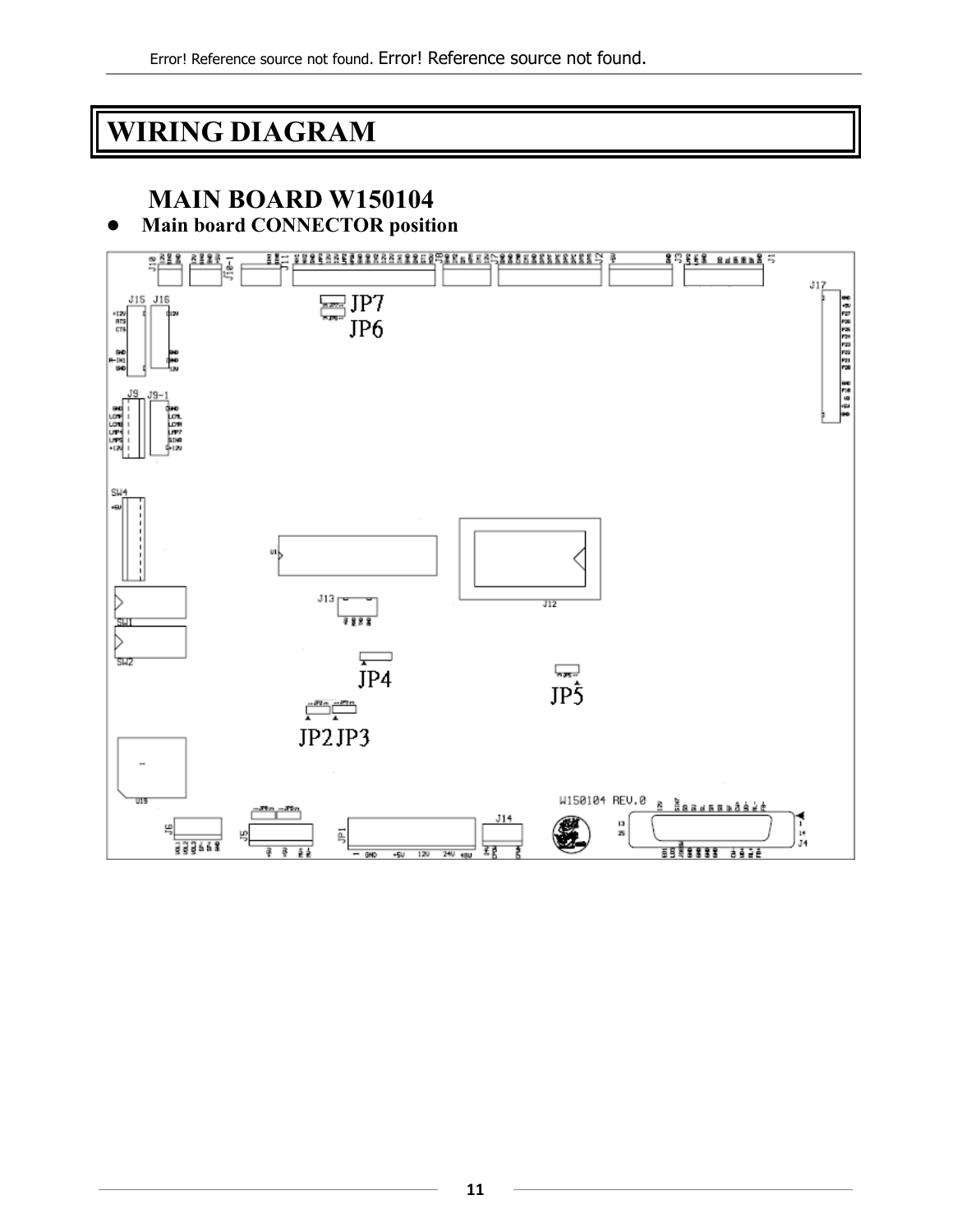|                         | W150104 3.96mm (JP1) POWER SUPPLY |
|-------------------------|-----------------------------------|
| 1                       | <b>GND</b>                        |
| $\overline{2}$          | <b>GND</b>                        |
| $\mathbf{3}$            | <b>GND</b>                        |
| $\overline{\mathbf{4}}$ | $+5V$                             |
| 5                       | $+5V$                             |
| 6                       | $+12V$                            |
| 7                       | $+12V$                            |
| 8                       | $+24V$                            |
| 9                       | $+24V$                            |
| 10                      | $+48V$                            |

| W150104 2.54mm (J11) | W9833 JP3   |
|----------------------|-------------|
|                      | IN2         |
|                      | IN4         |
|                      | <b>EN04</b> |
|                      |             |
|                      | <b>EN05</b> |

|                  | W150104 2.54mm (J5) |  |  |  |  |
|------------------|---------------------|--|--|--|--|
|                  | <b>VR23</b>         |  |  |  |  |
| $\boldsymbol{2}$ | <b>VR13</b>         |  |  |  |  |
| 3                | <b>VR11</b>         |  |  |  |  |
|                  | <b>VR12</b>         |  |  |  |  |
| 5                | <b>VR21</b>         |  |  |  |  |
| 6                | <b>VR22</b>         |  |  |  |  |
|                  | Voltmeter +         |  |  |  |  |
|                  | Voltmeter -         |  |  |  |  |

| W150104 2.54mm (J14) |  | W040316 JP1 |  |  |
|----------------------|--|-------------|--|--|
|                      |  |             |  |  |
|                      |  |             |  |  |
|                      |  |             |  |  |
|                      |  |             |  |  |
|                      |  |             |  |  |

| W150104 2.54mm (J6) |                     |  |
|---------------------|---------------------|--|
|                     | <b>Speaker VR 1</b> |  |
|                     | VR2                 |  |
|                     | VR3                 |  |
|                     | SP-                 |  |
|                     | $SP+$               |  |
|                     |                     |  |

| W150104 2.54mm (J10) |                     |  |
|----------------------|---------------------|--|
|                      | <b>GND</b>          |  |
|                      | <b>PRIZE SENSOR</b> |  |
|                      | <b>SINGAL</b>       |  |
|                      | 12V                 |  |

**W150104 2.54mm (J7) 12V**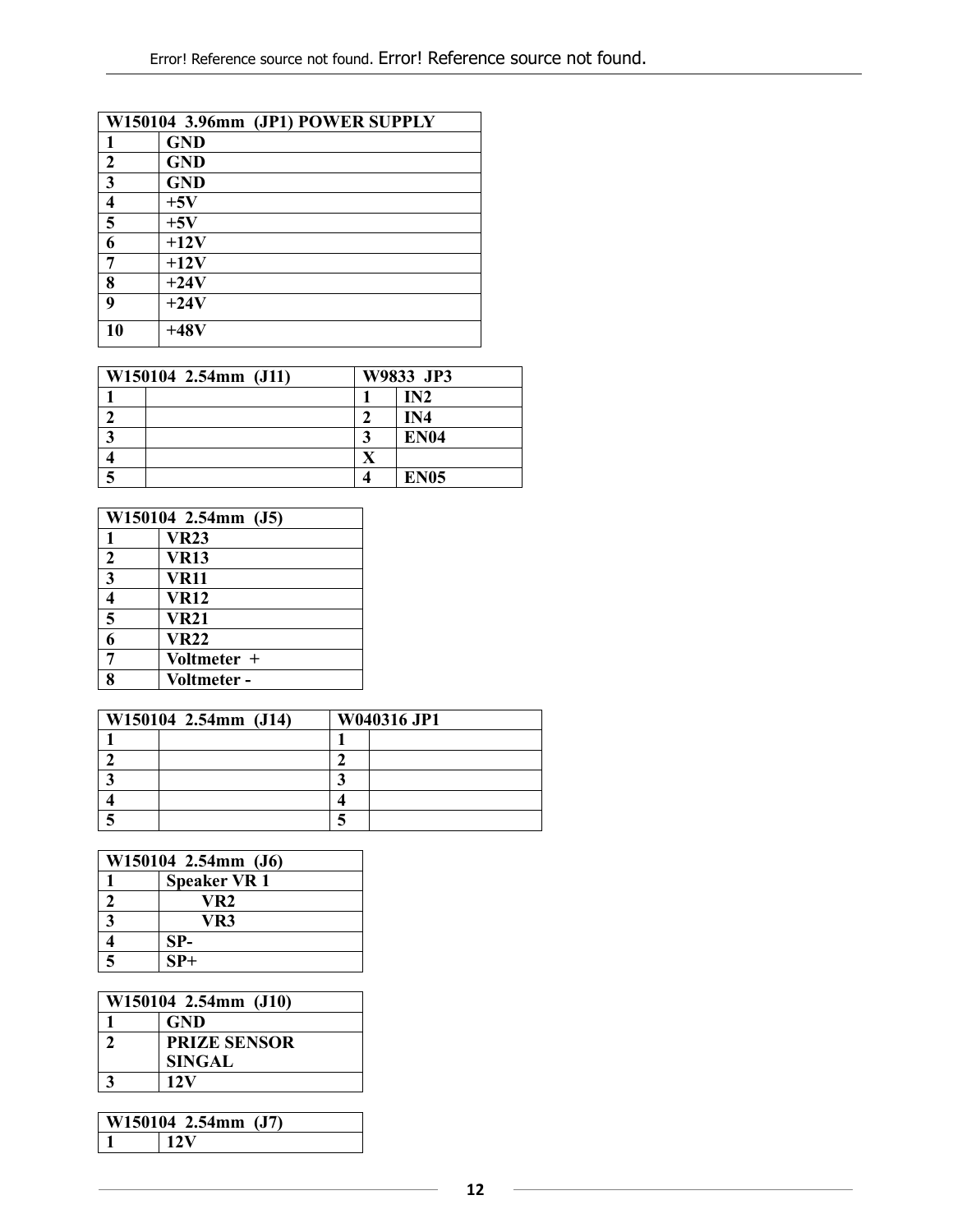| <b>COIN1 Meter</b> |
|--------------------|
|                    |
| <b>Prize Meter</b> |
| <b>COIN2 Meter</b> |

| W150104 2.54mm (J1)     |                             |  |
|-------------------------|-----------------------------|--|
|                         | <b>GND</b>                  |  |
| $\overline{2}$          | Joystick -- Front SW(N.O.)  |  |
| $\overline{\mathbf{3}}$ | Joystick -- Back SW (N.O.)  |  |
| $\overline{\mathbf{4}}$ | Joystick -- Right SW (N.O.) |  |
| $\overline{\mathbf{5}}$ | Joystick -- Left SW (N.O.)  |  |
| 6                       | Descend SW (N.O.)           |  |
| $\overline{7}$          |                             |  |
| 8                       | <b>GND</b>                  |  |
| $\mathbf Q$             | <b>Descend button lamp</b>  |  |
|                         | lamp 2                      |  |

| W150104 2.54mm (J2)     |              | W991907 JP1      |             |
|-------------------------|--------------|------------------|-------------|
| 1                       | $\mathbf X$  |                  | $\mathbf X$ |
| $\overline{2}$          |              |                  |             |
| $\mathbf{3}$            |              | $\boldsymbol{2}$ |             |
| $\overline{\mathbf{4}}$ |              | 3                |             |
| 5                       |              | 4                |             |
| 6                       |              | 5                |             |
| 7                       |              | 6                |             |
| 8                       |              | 7                |             |
| 9                       | $\mathbf X$  | 8                | $\mathbf X$ |
| 10                      |              | 9                |             |
| 11                      |              | 10               |             |
| 12                      | $\mathbf{X}$ | 11               | $\mathbf X$ |
| 13                      | $\mathbf X$  | 12               | $\mathbf X$ |

| W150104 2.54mm (J8)     |                  |  |
|-------------------------|------------------|--|
| 1                       | TILT SW (N.O.)   |  |
| $\mathbf{2}$            | <b>DOOR TEST</b> |  |
| $\overline{\mathbf{3}}$ | <b>GND</b>       |  |
| $\overline{\mathbf{4}}$ | <b>GND</b>       |  |
| 5                       | <b>COIN1</b>     |  |
| 6                       | 12V              |  |
| 7                       | 12V              |  |
| 8                       | <b>COIN2</b>     |  |
| 9                       | GND              |  |
| 10                      | GND              |  |
| 11                      | <b>HPSW</b>      |  |
| 12                      | HР               |  |
| 13                      | 12V              |  |
| 14                      | 12V              |  |
| 15                      | SSR              |  |
| 16                      | GND              |  |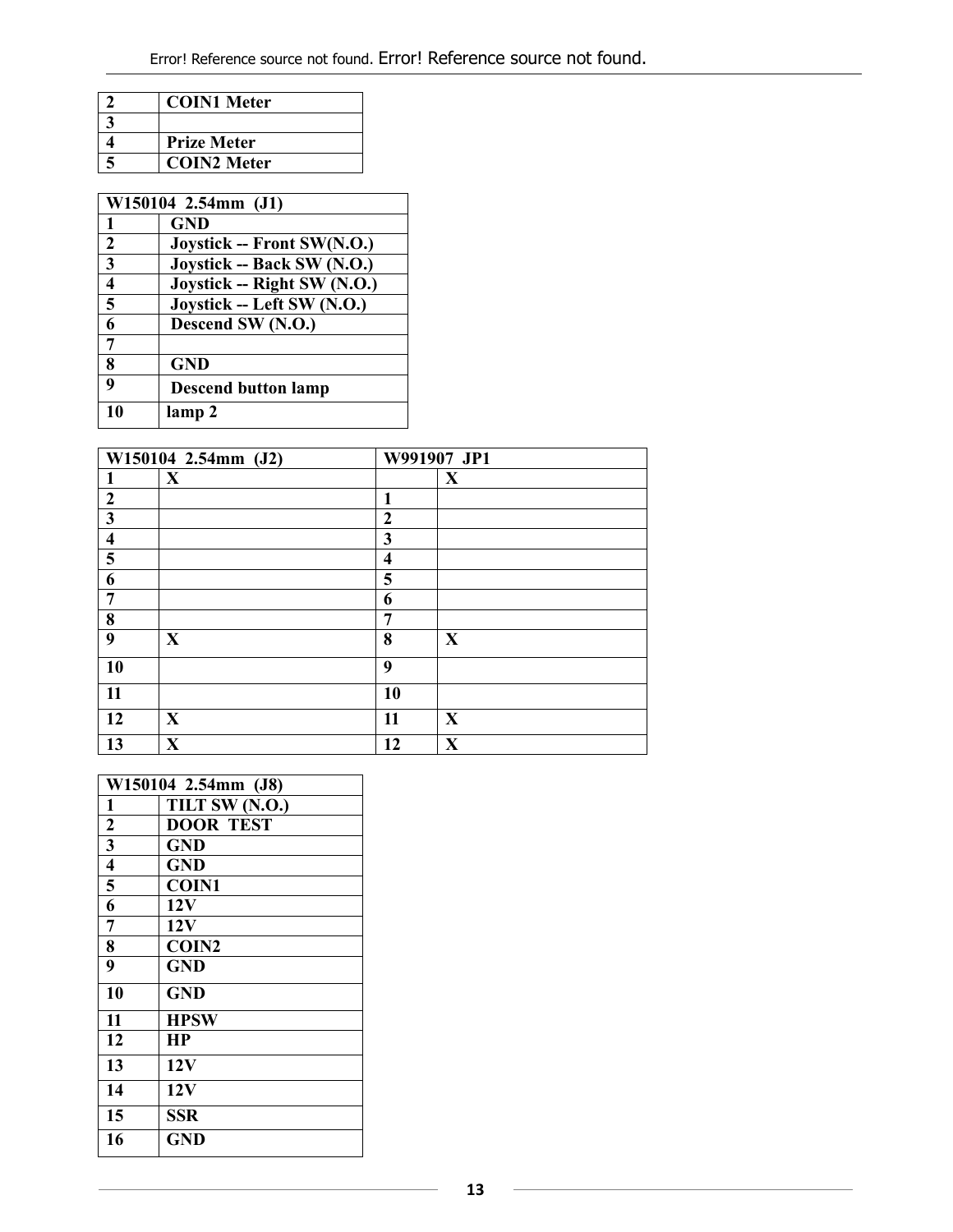**Coin Inhibit input -**

| W150104 2.54mm (J4) |                             |    |                             |
|---------------------|-----------------------------|----|-----------------------------|
|                     | <b>Forward/Back Motor +</b> | 14 | <b>Forward/Back Motor -</b> |
| $\boldsymbol{2}$    | Left/Right Motor -          | 15 | Left/Right Motor +          |
| 3                   | Up Down Motor -             | 16 | $Up$ Down +                 |
| 4                   | <b>Claw Power+</b>          | 17 | <b>Claw Power -</b>         |
| 5                   | X                           | 18 | X                           |
| 6                   | <b>STOP</b>                 | 19 | <b>GND</b>                  |
|                     | <b>FORWARD/BACK</b>         |    |                             |
| 7                   | $\mathbf X$                 | 20 | <b>GND</b>                  |
| 8                   | <b>Stop-Left / Right SW</b> | 21 | <b>GND</b>                  |
|                     | (N.O.)                      |    |                             |
| 9                   | Stop-UP SW (N.C.)           | 22 | <b>GND</b>                  |
| 10                  | Stop-Down SW (N.O.)         | 23 |                             |
| 11                  | X                           | 24 |                             |
| 12                  | X                           | 25 | X                           |
| 13                  | 12V                         |    |                             |